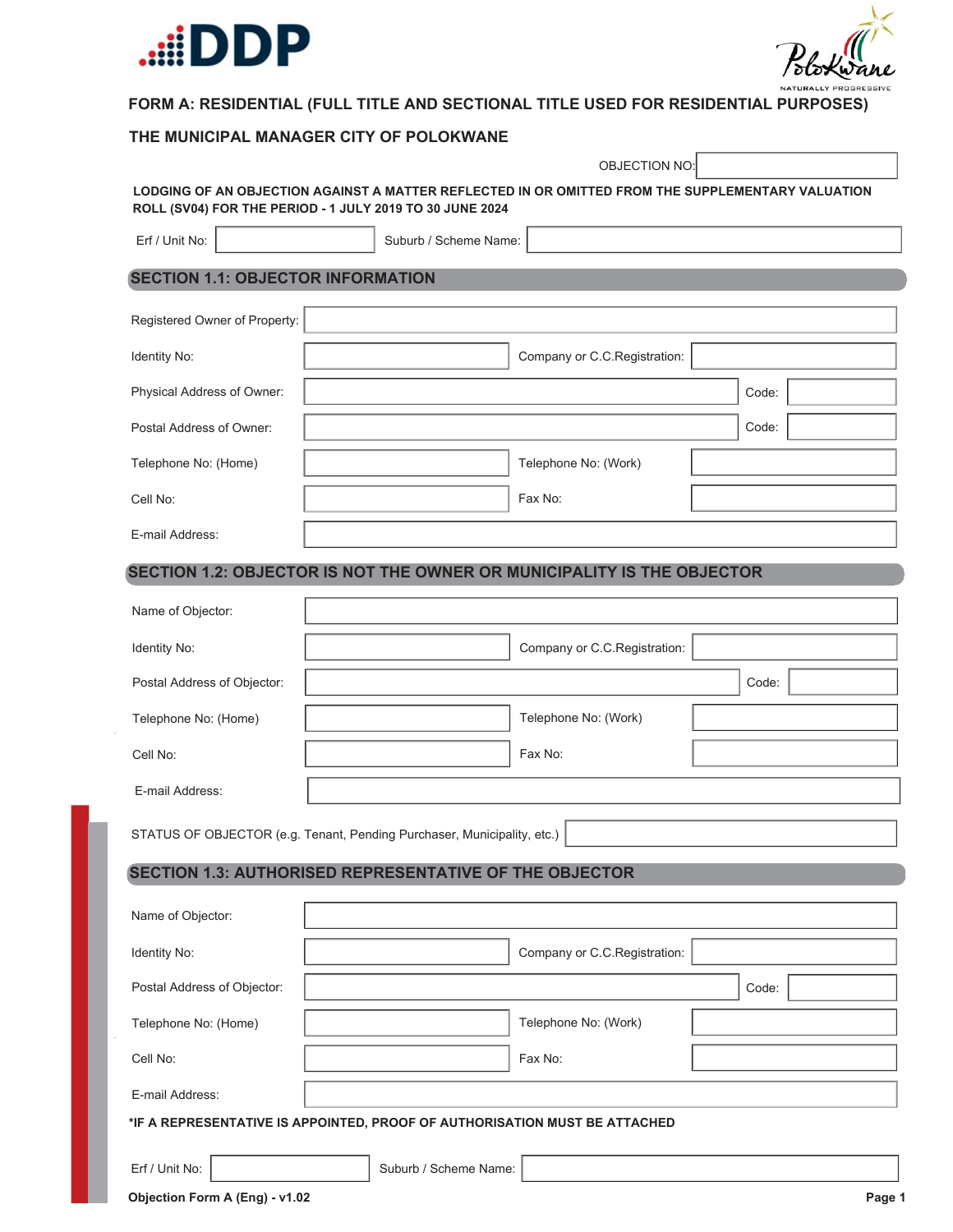

# **SECTION 2: PROPERTY DETAILS**

| Physical Address of Property:                                                                                            |                                          |                  |                          |                                  |                                            | Code:            |        |
|--------------------------------------------------------------------------------------------------------------------------|------------------------------------------|------------------|--------------------------|----------------------------------|--------------------------------------------|------------------|--------|
| Extent of Property (m <sup>2</sup> ):                                                                                    |                                          |                  |                          | Municipal Account Number:        |                                            |                  |        |
| Name of Bond Holder:                                                                                                     |                                          |                  |                          | Registered Amount of Bond:       |                                            |                  |        |
| PROVIDE FULL DETAILS OF ALL SERVITUDES, ROAD PROCLAMATIONS OR OTHER ENDORSEMENTS AGAINST THE PROPERTY<br>(If applicable) |                                          |                  |                          |                                  |                                            |                  |        |
| Servitude No:                                                                                                            |                                          |                  |                          | Affected Area (m <sup>2</sup> ): |                                            |                  |        |
| In Favour Of:                                                                                                            |                                          |                  |                          |                                  |                                            |                  |        |
| For What Purpose:                                                                                                        |                                          |                  |                          |                                  |                                            |                  |        |
| Was Compensation Paid: YES / NO                                                                                          |                                          |                  |                          |                                  |                                            |                  |        |
| If Yes, Date of Payment:                                                                                                 |                                          |                  |                          | Amount:                          |                                            |                  |        |
| <b>SECTION 3: DESCRIPTION OF RESIDENTIAL DWELLING (FOR SECTIONAL TITLES SEE SECTION 4)</b>                               |                                          |                  |                          |                                  |                                            |                  |        |
| MAIN DWELLING: (Indicate number or state Yes / No in appropriate box)                                                    |                                          |                  |                          |                                  |                                            |                  |        |
| No of Bedrooms:                                                                                                          |                                          | No of Bathrooms: |                          | Kitchen:                         |                                            | Separate Toilet: |        |
| Dining Room:                                                                                                             |                                          |                  | Lounge with Dining Room: |                                  |                                            | Lounge:          |        |
| Television Room:                                                                                                         | Laundry:                                 |                  |                          | Study:                           |                                            | Playroom:        |        |
| Other:                                                                                                                   |                                          |                  |                          | Other:                           |                                            |                  |        |
| Other:                                                                                                                   |                                          |                  |                          | Other:                           |                                            |                  |        |
| <b>OUTBUILDING:</b>                                                                                                      |                                          |                  |                          |                                  |                                            |                  |        |
| No of Garages:                                                                                                           |                                          |                  |                          |                                  | Size of Main Building (m <sup>2</sup> ):   |                  |        |
| Granny Flat/Rooms:                                                                                                       |                                          |                  |                          |                                  | Size of Outbuilding (m <sup>2</sup> ):     |                  |        |
| Other:                                                                                                                   |                                          |                  |                          |                                  | Size of Other Buildings (m <sup>2</sup> ): |                  |        |
|                                                                                                                          |                                          |                  |                          |                                  | Total Building Size (m <sup>2</sup> ):     |                  |        |
| <b>OTHER OUTBUILDINGS (ATTACH ANNEXURE)</b>                                                                              |                                          |                  |                          |                                  |                                            |                  |        |
| Swimming Pool:                                                                                                           |                                          |                  |                          | Tennis Courts:                   |                                            |                  |        |
| Borehole:                                                                                                                |                                          |                  |                          | Garden:                          |                                            |                  |        |
| Other:<br>Other:                                                                                                         |                                          |                  |                          |                                  |                                            |                  |        |
| Fencing                                                                                                                  | <b>Front</b>                             |                  |                          | <b>Back</b>                      | Side 1                                     |                  | Side 2 |
| Type<br>Height                                                                                                           |                                          |                  |                          |                                  |                                            |                  |        |
| Driveway (e.g. Bricks, Pavers etc):<br>Is the property situated in a boomed or security area                             |                                          |                  |                          |                                  |                                            |                  |        |
| General Condition of Property:                                                                                           |                                          |                  |                          |                                  |                                            |                  |        |
| Erf / Unit No:                                                                                                           |                                          |                  | Suburb / Scheme Name:    |                                  |                                            |                  |        |
|                                                                                                                          | Objection Form A (Eng) - v1.02<br>Page 2 |                  |                          |                                  |                                            |                  |        |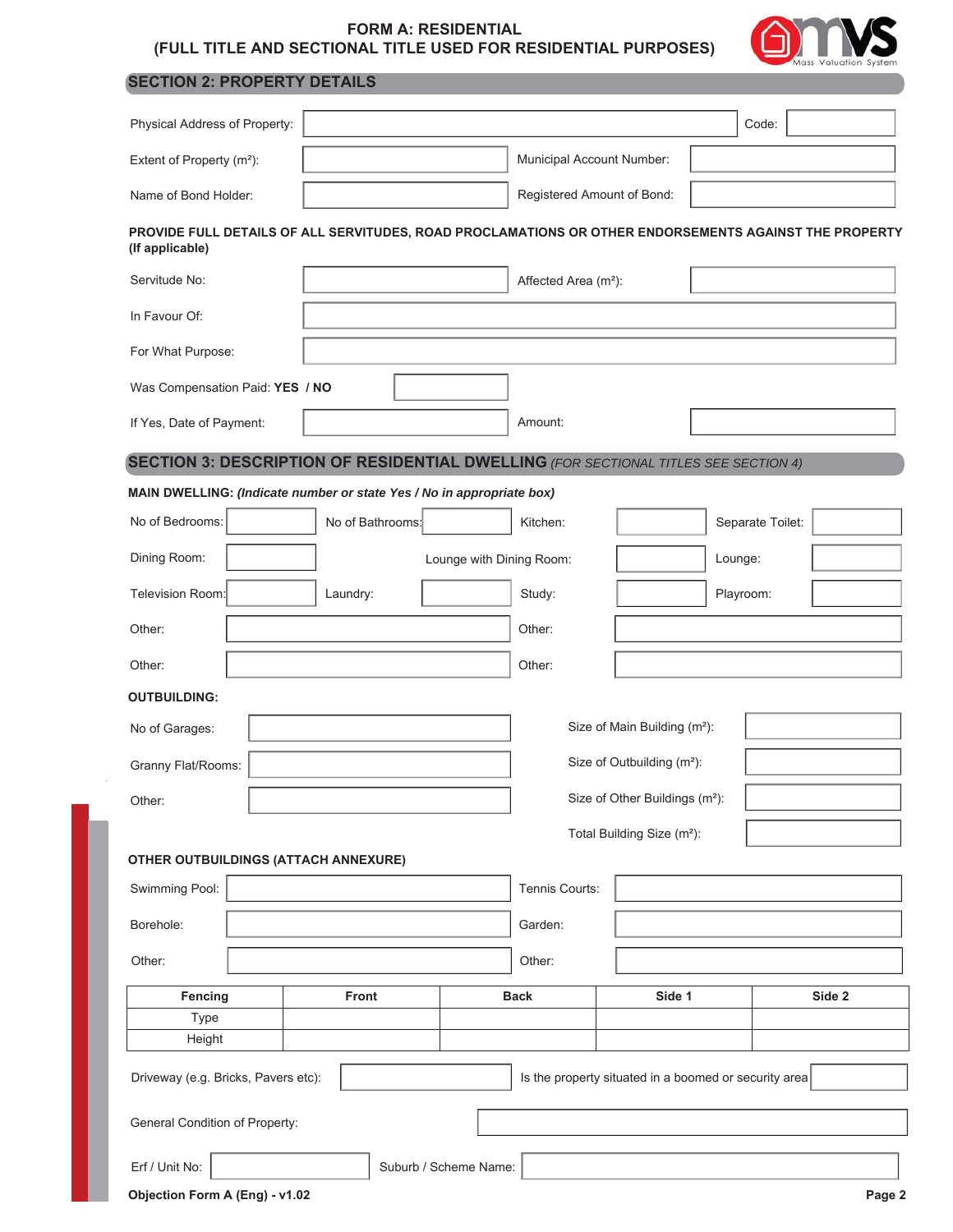

|  |  | <b>SECTION 4: SECTIONAL TITLE UNITS</b> |  |  |
|--|--|-----------------------------------------|--|--|
|--|--|-----------------------------------------|--|--|

| Scheme No                                                                                                                                             | Name of Scheme:  |                                                          |                                      |                                 | Door No:                                             | Unit Size (m <sup>2</sup> ):         |  |
|-------------------------------------------------------------------------------------------------------------------------------------------------------|------------------|----------------------------------------------------------|--------------------------------------|---------------------------------|------------------------------------------------------|--------------------------------------|--|
| (Indicate number or state Yes / No in appropriate box)                                                                                                |                  |                                                          |                                      |                                 |                                                      |                                      |  |
| No of Bedrooms:                                                                                                                                       | No of Bathrooms: |                                                          | Kitchen:                             |                                 | Separate Toilet:                                     |                                      |  |
| Dining Room:                                                                                                                                          |                  | Lounge with Dining Room:                                 |                                      |                                 | Lounge:                                              |                                      |  |
| Television Room:                                                                                                                                      | Laundry:         |                                                          | Study:                               |                                 | Playroom:                                            |                                      |  |
| Other:                                                                                                                                                |                  |                                                          | Other:                               |                                 |                                                      |                                      |  |
| Other:                                                                                                                                                |                  |                                                          | Other:                               |                                 |                                                      |                                      |  |
| <b>COMMON PROPERTY CONSISTS OF:</b>                                                                                                                   |                  |                                                          | <b>Detail of Exclusive Use Areas</b> |                                 |                                                      |                                      |  |
| Monthly Levy:                                                                                                                                         |                  |                                                          | Garage (m <sup>2</sup> ):            |                                 |                                                      |                                      |  |
| Swimming Pool:                                                                                                                                        |                  |                                                          | Carport (m <sup>2</sup> ):           |                                 |                                                      |                                      |  |
| Tennis Court:                                                                                                                                         |                  |                                                          |                                      | Open Parking (m <sup>2</sup> ): |                                                      |                                      |  |
| Other:                                                                                                                                                |                  |                                                          |                                      | Store Room (m <sup>2</sup> ):   |                                                      |                                      |  |
| Other:                                                                                                                                                |                  |                                                          | Garden (m <sup>2</sup> ):            |                                 |                                                      |                                      |  |
| Other:                                                                                                                                                |                  |                                                          | Other $(m2)$ :                       |                                 |                                                      |                                      |  |
| <b>SECTION 5: MARKET INFORMATION</b>                                                                                                                  |                  |                                                          |                                      |                                 |                                                      |                                      |  |
| Is your property currently on the market: YES / NO                                                                                                    |                  |                                                          |                                      |                                 | Was your property on the market in the last 3 years: |                                      |  |
| Asking Price: (R)                                                                                                                                     |                  |                                                          | Asking Price: (R)                    |                                 |                                                      |                                      |  |
| Offer Received: (R)                                                                                                                                   |                  |                                                          | Offer Received: (R)                  |                                 |                                                      |                                      |  |
|                                                                                                                                                       |                  |                                                          |                                      |                                 |                                                      |                                      |  |
| Name of Agent:                                                                                                                                        |                  |                                                          | Tel No:                              |                                 |                                                      |                                      |  |
| Sale Transactions (of other properties in the vicinity) used by the objector in determining the market value of property objected to<br>Erf / Unit No |                  | Suburb / Scheme Name                                     |                                      |                                 |                                                      | <b>Selling Price</b>                 |  |
|                                                                                                                                                       |                  |                                                          | Date of Sale                         |                                 |                                                      |                                      |  |
|                                                                                                                                                       |                  |                                                          |                                      |                                 |                                                      |                                      |  |
|                                                                                                                                                       |                  |                                                          |                                      |                                 |                                                      |                                      |  |
| <b>SECTION 6: OBJECTION DETAILS</b>                                                                                                                   |                  |                                                          |                                      |                                 |                                                      |                                      |  |
|                                                                                                                                                       |                  | <b>Particulars As Reflected In The Valuation</b><br>Roll |                                      |                                 |                                                      | <b>Changes Requested By Objector</b> |  |
| Description of the Property / Unit No                                                                                                                 |                  |                                                          |                                      |                                 |                                                      |                                      |  |
| Category                                                                                                                                              |                  |                                                          |                                      |                                 |                                                      |                                      |  |
| Physical Address / Door No / Flat No                                                                                                                  |                  |                                                          |                                      |                                 |                                                      |                                      |  |
| Extent                                                                                                                                                |                  |                                                          |                                      |                                 |                                                      |                                      |  |
| <b>Market Value</b>                                                                                                                                   |                  |                                                          |                                      |                                 |                                                      |                                      |  |
| Name of Owner                                                                                                                                         |                  |                                                          |                                      |                                 |                                                      |                                      |  |
| Erf / Unit No:                                                                                                                                        |                  | Suburb / Scheme Name:                                    |                                      |                                 |                                                      |                                      |  |